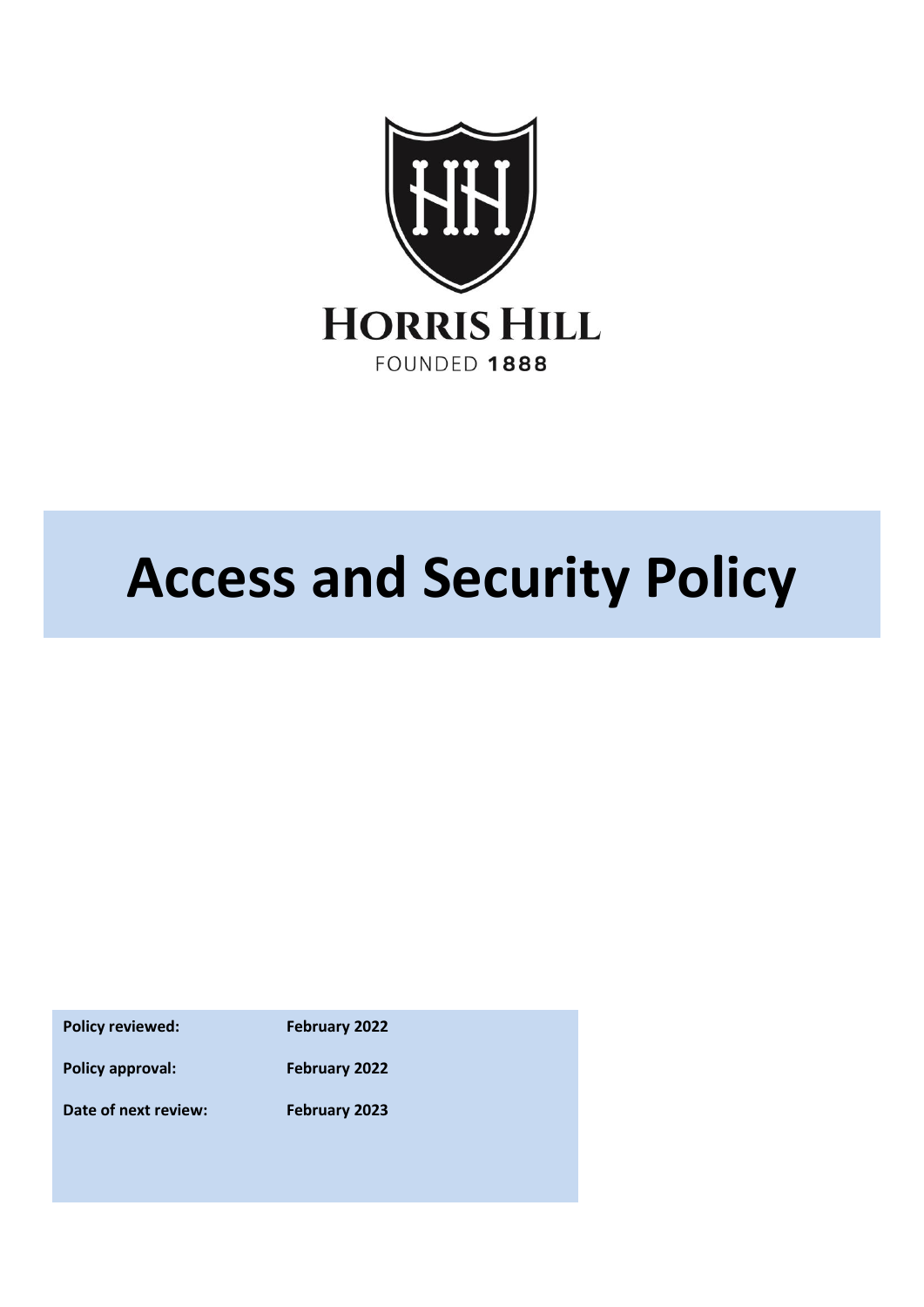# **Access and Security Policy**

# **Aim**

Our aim at Horris Hill is to provide a safe and secure environment for our pupils, staff and visitors. Our Access and Security policy ensures that we have in place effective procedures to enable us to achieve this aim and covers both indoor and outdoor parts of the School premises.

This policy should be read in conjunction with the school's Safeguarding and Child Protection Policy, Prevent Policy and the Pupil Supervision Policy.

# **Context of Horris Hill School**

The school occupies a large rural site amounting to approximately 65 acres of land. Some of the school's land is heavily wooded; some is made up of playing fields and the centre of the site is occupied by the school's buildings. The school does not have a secure perimeter fence. It also has a restricted byway, which is open to the public and which dissects the site from east to west. This represents additional challenges from a site security perspective. The school is therefore classified as 'porous'.

School leaders are mindful of their obligations to abide by the law and not to fence off or block this restricted byway and right of way whilst also ensuring that the school is a safe and secure environment for all pupils, staff and visitors.

The additional measures which the school has put in place are covered in detail below and in other policies but can be summarised as follows:

- Clear signage indicating to members of the public which is the restricted byway and which is private land.
- The installation of CCTV, in line with regulation and best practice, to provide additional security for all pupils, staff, visitors and property.
- The requirement that all staff, visitors and contractors wear visible lanyards whilst on site indicating their status. Staff are instructed to challenge any individual not wearing a lanyard whilst on site.
- Regular communication with local parish and county councillors and officers regarding the correct signage and maintenance of the restricted byway and other access points in order to ensure that the school leadership are taking all reasonable steps to balance the needs to safeguard pupils with the requirement to allow the public to access the restricted byway.

# **Roles and responsibilities**

The Headmaster has the overall responsibility for security.

The Bursar will be responsible for implementing the security policy.

The Bursar in conjunction with the Headmaster will be responsible for ensuring that:-

- All staff appreciate the importance of security and understand the School's policy and their responsibilities
- Staff know they are to release pupils **only** to the care of individuals named by the parent.
- Day pupils are required to be signed out to their parents at the end of the day and the pupils are told to wait indoors in the Front Entrance and NOT outside.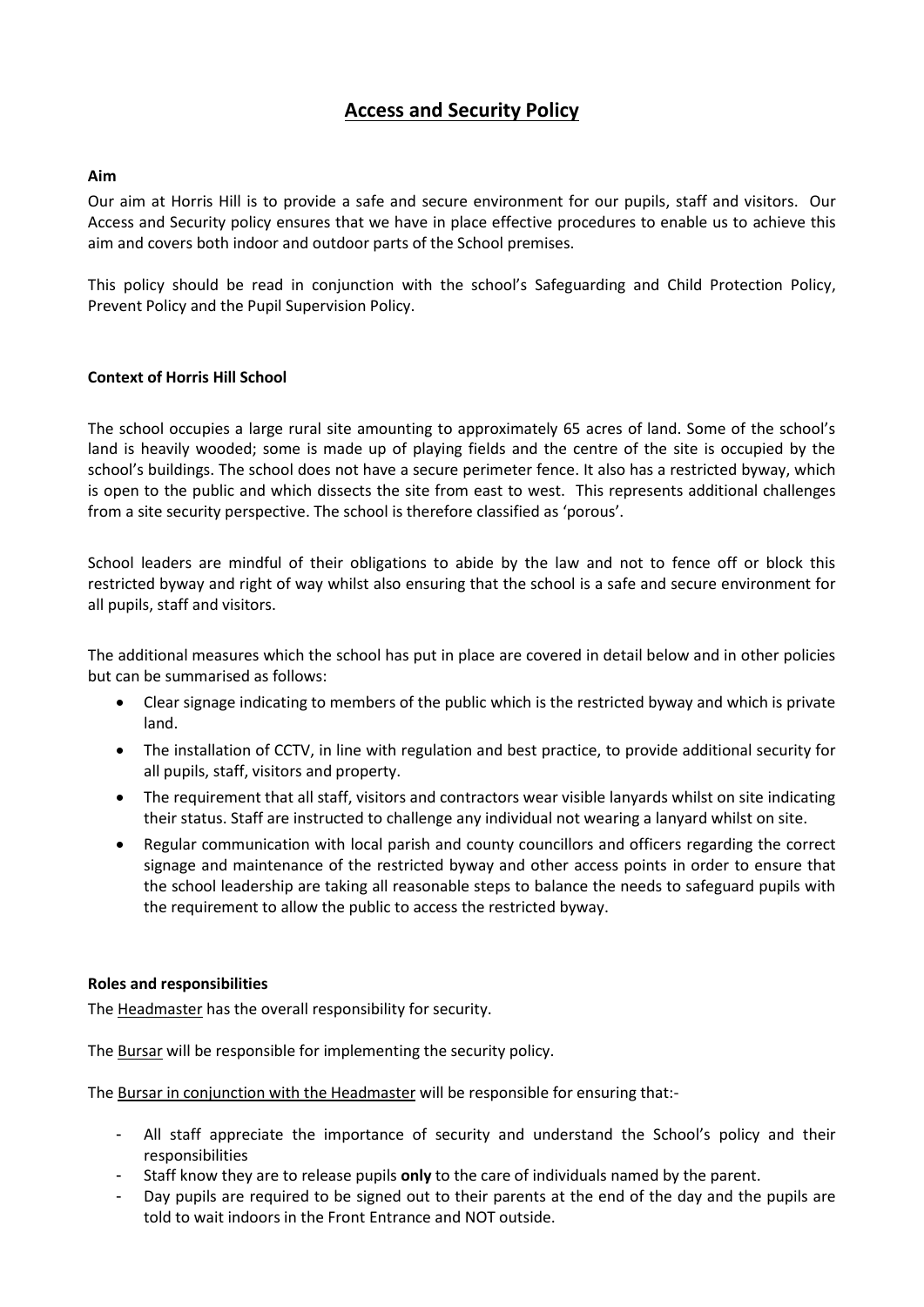- Pupils do not leave the premises unsupervised.
- Parents are informed of security issues and encouraged to adhere to any School security procedures.
- Formal risk assessments are conducted on an annual basis and as and when circumstances change, to ensure that security arrangements are still valid. The Bursar may designate a named member of staff to carry out these checks on his behalf.
- All crimes are reported to the Police.
- All staff at the School are to take a shared responsibility to ensure the security strategies are implemented. Staff should consider the welfare of the pupils at all times and take whatever action is deemed necessary to protect the welfare of pupils.

# **Covid-19**

During the COVID-19 pandemic the school reduced visitors to the school if required by the government guidance, or local/national restrictions, or based on the school's assessment of its own situation. Examples include limiting the attendance of contractors, prospective parents and parents. The school will continue to adapt its approach as restrictions are lifted and/or reimposed.

# **Access**

# Visitors

- All visitors to the School must report to Reception.
- All visitors, including contractors, will be asked to sign the visitor book, indicate their arrival time, log in any vehicle registration and wear the visitor's badge issued to them, which must be clearly visible and suspended from a lanyard.
- When the visitor signs the visitor book, they will be advised by the person signing them in of the Safeguarding, Health and Safety and Fire arrangements. These are also printed on the reverse of the visitor badge. It will be drawn to their attention that they are signing to state that they have understood and will adhere to the Safeguarding and Health and Safety information provided to them during their visit.
- The member of staff is responsible for their visitor during their time in the School and must ensure that their visitors sign out (including their departure time) when their business is concluded.
- All visiting staff from other locations, SEN therapists, etc., will follow the visitors' security procedure as stated above.
- Visitors must not be allowed access to any residential area without authorisation.

*This procedure does not apply to visitors attending school events, coaches/pupils of visiting teams or parents visiting sons by arrangement with the school.* 

# Parents

- All parents are to be kept informed about the security arrangements in place on a regular basis.
- Staff who have arranged meetings with parents are responsible for those parents whilst they are on the School premises and must ensure that they are escorted at all times, whilst they are on site.
- If parents wish their child to be collected by another adult, they must provide confirmation of this to the Headmaster or School Office so that relevant staff can be informed.

# Staff

- All staff are issued with an ID badge, which displays their name and photo, and a staff lanyard. They are required to wear this at all times during the working day.
- All staff are required to be vigilant and must challenge unidentified visitors who are found on the School grounds. Where appropriate, the member of staff should accompany the visitor to Reception to be issued with a visitor's badge.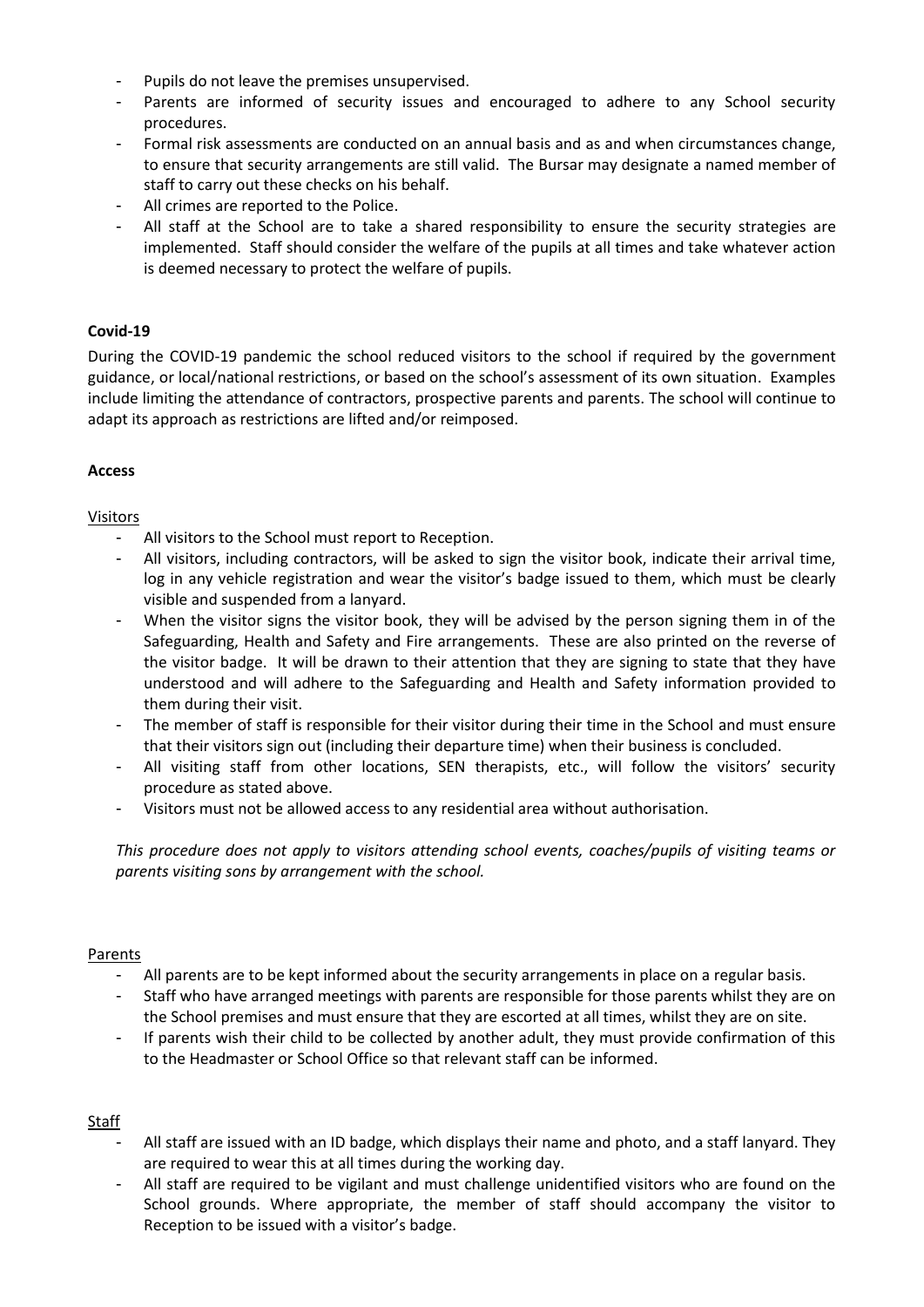It is particularly important, not only for security purposes, but also for fire safety purposes that the School knows who is on site at any particular time.

#### Sports, Fixtures and Tournaments

During sports, fixtures and tournaments staff are requested to be extra vigilant and to look after visiting pupils, staff and parents.

#### **Safeguarding**

At Horris Hill School safeguarding is paramount and any concerns must be reported to the Designated Safeguarding Lead (DSL). Felix Beardmore-Gray, Head of Pastoral is the DSL and Steve Bailey, Headmaster; Sam Moss, Deputy Headmaster and Harriet Uwalaka, Head of Lower School are the Deputy DSLs.

#### **Visiting Speakers**

Any speaker invited to Horris Hill must be approved by the Headmaster. Guest speakers/visitors are vetted prior to arrival through internet searches and are supervised at all times by a member of staff.

#### **Parents Events**

Events such as plays, concerts and sporting events are exempt from the above as the visitors attending have a family relationship with pupils. Security is very important at these events and at these times when the school is open to parents, staff should be especially conscious of the fact and should assist the school to manage visitors.

#### **Contractors**

Arrangements for workmen attending the site during the school day should be made on a day-by-day basis by the Bursar. Workmen should be accompanied unless they have been properly cleared for work in the school in accordance with the school's Safer Recruitment Policy. Workmen should be booked in and wear a visitor's badge, which should be clearly displayed.

Arrangements for large contracts are made as part of the contract and under the CDM Regulations. Details of these are available from the Bursar. General arrangements will usually include: site foreman to be cleared for work in the school in accordance with the school's Safer Recruitment Policy; DBS certificates will be required for any contractors and sub-contractors working on site for a number of consecutive weeks. (This will be subject to review prior to commencement of the project to agree the appropriate approach given the circumstances of each specific project). Workmen to sign in with the site foreman and to remain within a segregated compound; site compound to be kept secure by the site foreman.

# **Security of Equipment and Personal Property**

- Staff are individually responsible for the security of their personal possessions and equipment belonging to the school. Lockable offices, staff rooms and/or personal lockers are therefore provided by the school. Members of staff are responsible for returning equipment to its designated secure location.
- All pupils are discouraged from bringing unnecessary valuable equipment into the school.
- Found property will be kept in the school until claimed.
- The School will not necessarily be held responsible for the loss, theft or damage to property belonging to pupils, staff or visitors.

# **CCTV**

The School has a CCTV system in place which provides coverage of the approaches and main entrances to the school site and to various buildings including Main School and the Music School, plus the Horris Wood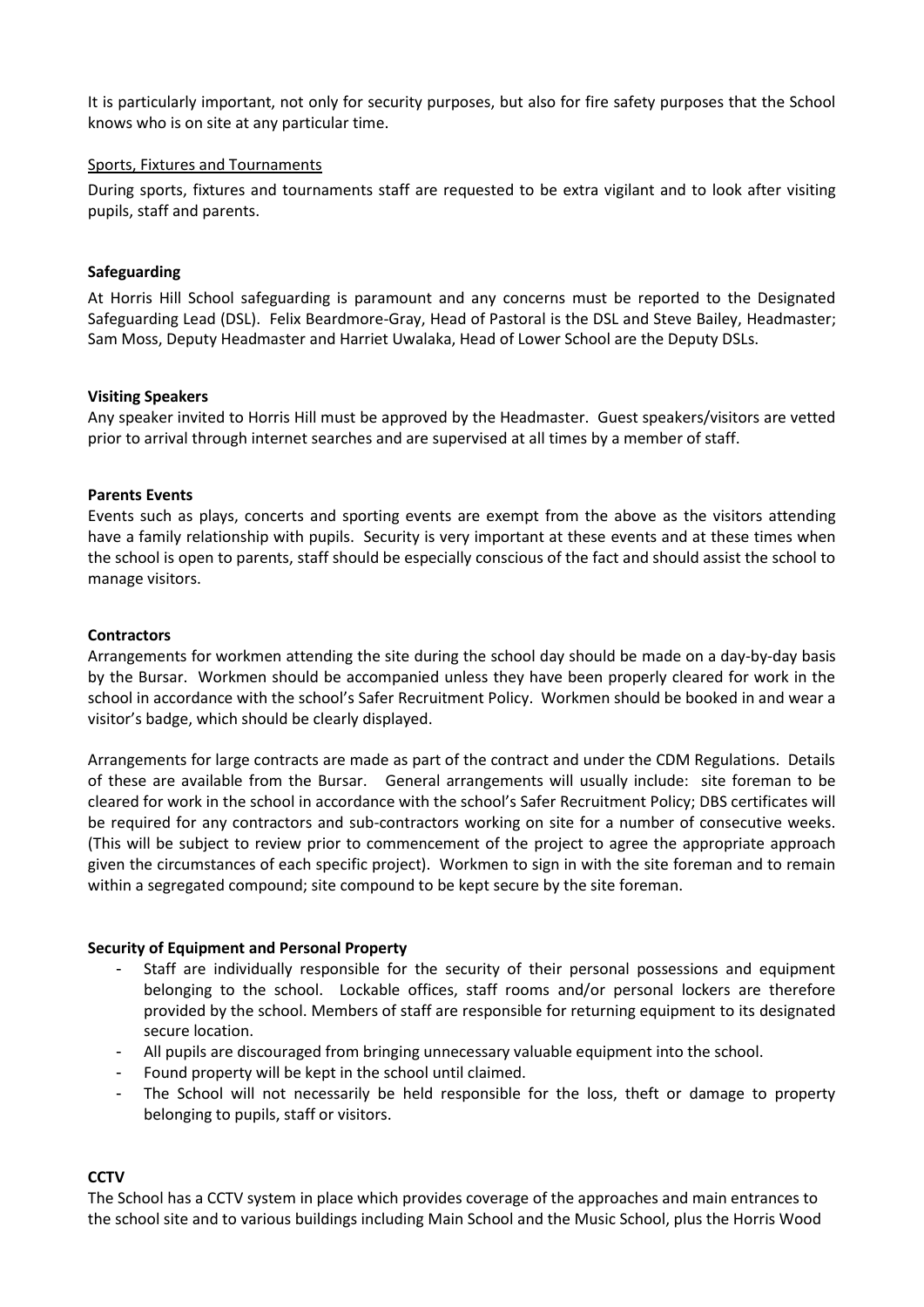and Horris Bank boarding houses. Only where it is necessary for the safety of pupils and staff and/or crime prevention, cameras may be placed inside the school buildings. Images are recorded for the purposes of staff and pupil safety and crime prevention. The operation of this system is described further in the CCTV Surveillance Policy. Staff and parents are informed about the system and there is appropriate signage in place to inform visitors to the site about the system.

# **Lock-up**

A duty staff member is responsible for ensuring all doors and ground floor windows in the school (including the Main School building which contains the Hill boarding house) are locked by 8pm each night. The Housemasters of Horris Wood and Horris Bank are responsible for their own houses.

During the school holidays a member of the maintenance staff ensures that any buildings being worked in by contractors or the in-house team are secured at 4.00pm or when the last contractor has left the site. Security of the premises thereafter becomes the responsibility of any member of the teaching or support staff who, for whatever reason, accesses the buildings. Staff are regularly reminded about security. If they leave the building even for a short while, they must lock the door behind them. Staff who may occasionally work out of regular hours are reminded to ensure they secure the exit through which they leave.

# **Access to and security of boarding accommodation**

- Boarding accommodation is reserved for the use of those boarders designated to use it, and protected from access by the public.
- Boarders' sleeping areas are for the exclusive use of the boarders.
- All persons visiting boarding accommodation are kept under sufficient staff supervision to prevent them gaining substantial unsupervised access to boarders or their accommodation.
- Pupils must not be invited into the personal living space of any member of staff unless agreed with the Headmaster
- All residential staff adhere to the school rules with regard to guests and visitors.

# **Resident Staff accommodation**

Resident staff are required:

- To notify the Headmaster in advance of all private guests and overnight visitors (of whatever duration) to their accommodation.
- To be responsible for the behaviour and conduct of their visitors
- To ensure that any visitors are supervised at all times.

# **Monitoring of Security Strategies**

- Informal through verbal reports from staff and visitors
- The Bursar is to review the internal security measures with staff regularly and report any deficiencies. Current staff members are very conscious of the security of our pupils. To ensure this is always the case, the Bursar will stress the importance of security at the Inset meeting at the beginning of every term and that any concerns should be brought to him immediately.
- Pupils should also be encouraged to report any suspicious intrusions to staff and be instructed as to how they should respond if approached by strangers within the School buildings or grounds.
- Security is also reviewed at meetings of the Health, Safety and Security Committee.

# **Incident Reporting**

- Records of any and all actual or potential breaches of security must be kept.
- CCTV recordings may be analysed to establish the nature of any actual or potential breach.
- All incidents relating to security of the school premises shall be reported to the Headmaster, or DSL or deputy DSL if the Headmaster is unavailable, and recorded accordingly.
- An incident report form must be completed, as below.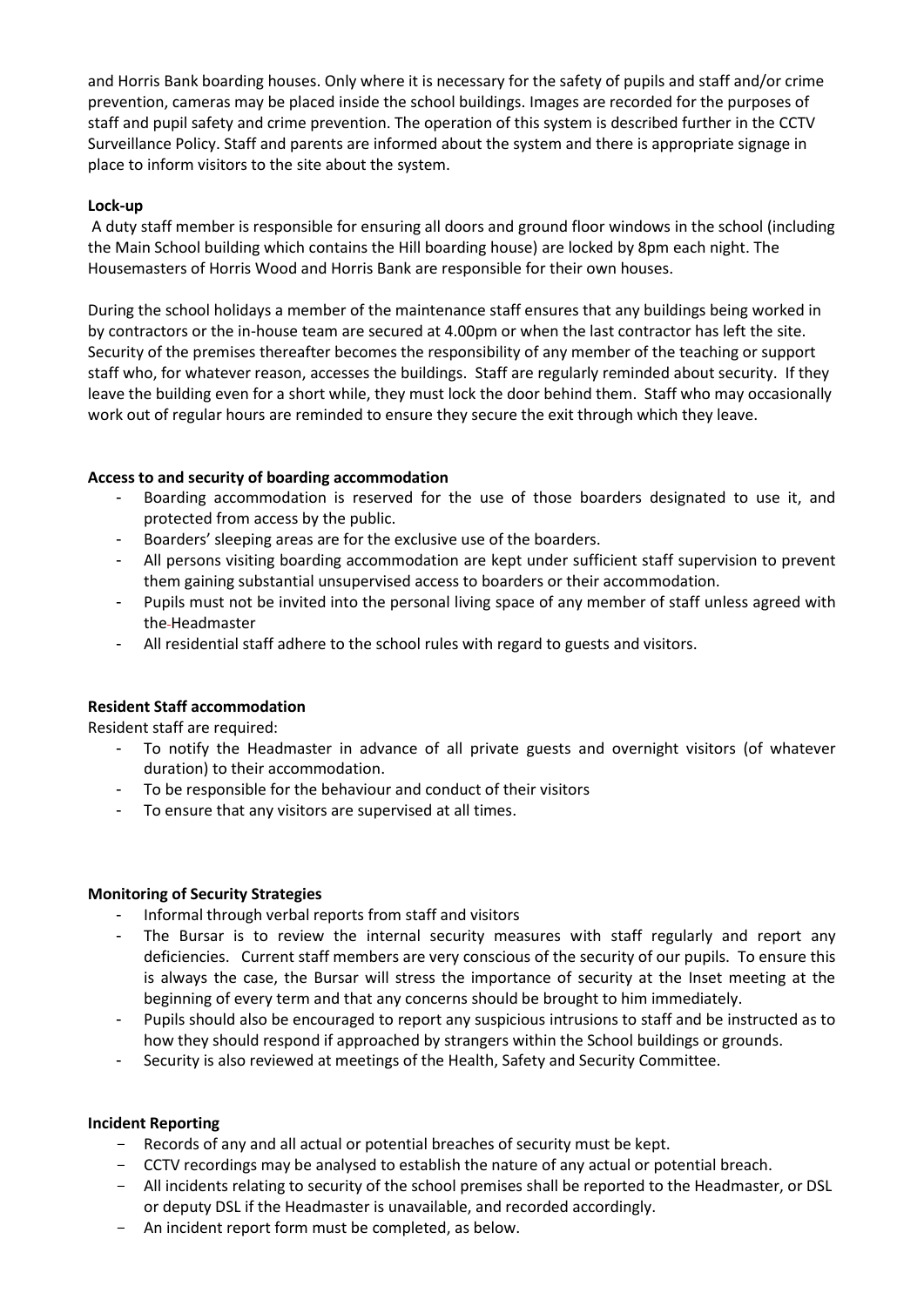# **INCIDENT REPORT FORM**

Includes trespass, nuisance or disturbance on school premises, verbal abuse, sexual or racial abuse, threats, aggression, physical violence and intentional damage to personal property. This form should be completed as fully as possible. A member of staff should complete the form for an incident involving or witnessed by a pupil. Please use continuation sheets if necessary.

| 1. Member of staff reporting incident:<br>Name:                                                                                                                                                                  |          |  |
|------------------------------------------------------------------------------------------------------------------------------------------------------------------------------------------------------------------|----------|--|
| Work Address:                                                                                                                                                                                                    |          |  |
|                                                                                                                                                                                                                  |          |  |
|                                                                                                                                                                                                                  |          |  |
| 2. Personal details of person assaulted/verbally abused (if appropriate)<br>Name:                                                                                                                                |          |  |
| <b>Work Address:</b>                                                                                                                                                                                             |          |  |
| Position: (if member of staff)                                                                                                                                                                                   |          |  |
| Class:                                                                                                                                                                                                           |          |  |
|                                                                                                                                                                                                                  |          |  |
| 3. Details of trespasser/assailant(s) (if known)                                                                                                                                                                 |          |  |
| 4. Witness(es) (if any)<br>Name:                                                                                                                                                                                 |          |  |
| Address:                                                                                                                                                                                                         |          |  |
| Other Information:                                                                                                                                                                                               |          |  |
| Witness(es)<br>Name:                                                                                                                                                                                             |          |  |
| Address:                                                                                                                                                                                                         |          |  |
| Other Information:                                                                                                                                                                                               | Postcode |  |
| Relationship between member of staff/pupil and trespasser/assailant                                                                                                                                              |          |  |
| 5. Details of Incident<br>a) Type of incident (e.g. if trespass, was the trespasser causing a nuisance or disturbance and how; if<br>assault, give details of any injury suffered, treatment necessitated, etc.) |          |  |
| b) Location of Incident (attach sketch if appropriate)                                                                                                                                                           |          |  |
|                                                                                                                                                                                                                  |          |  |